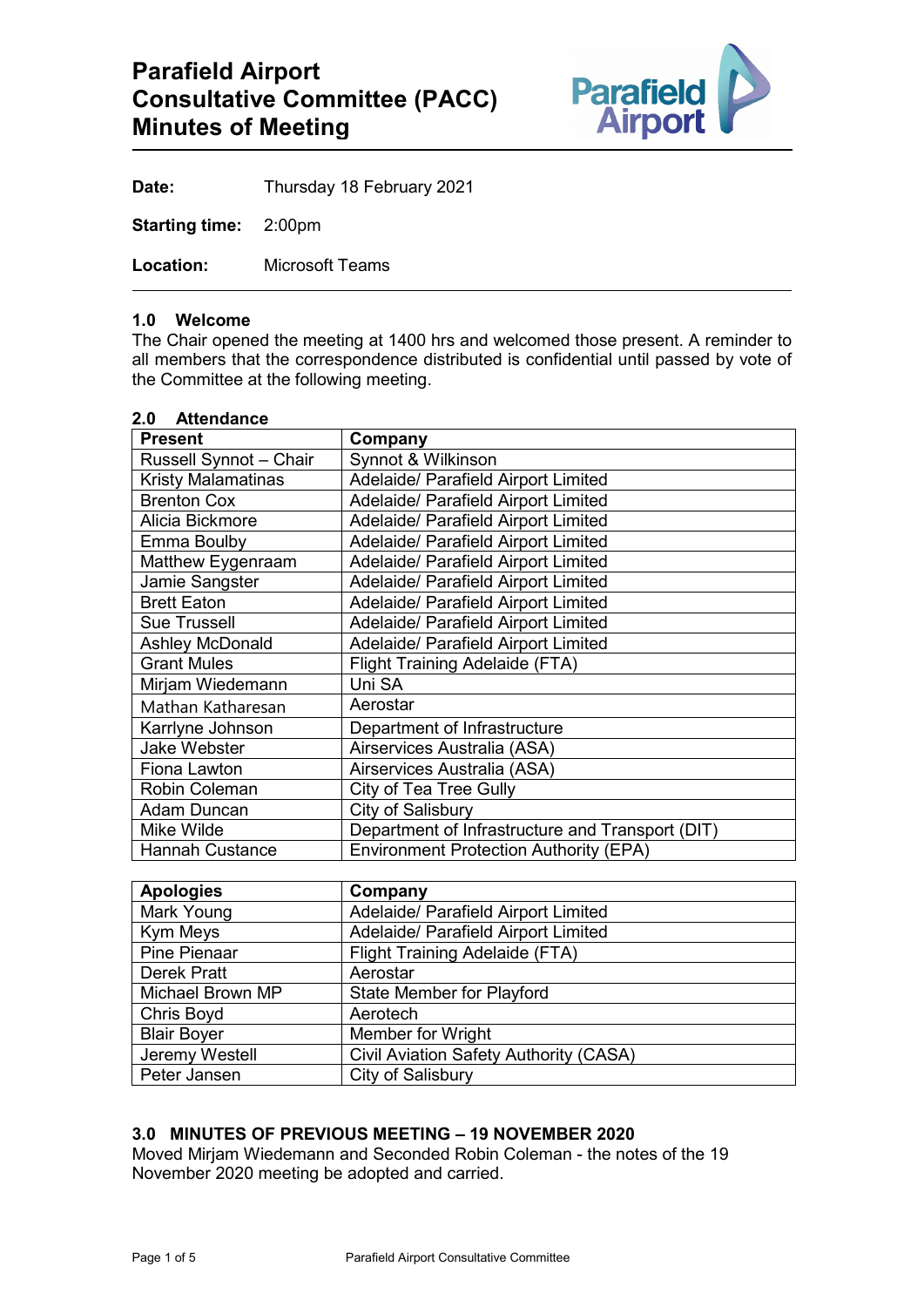### **4.0 CORRESPONDENCE**

#### **4.1 Correspondence In:**

- − Reports
- − Various emails from local residents

### **4.2 Correspondence Out:**

- − Previous Minutes and Agendas
- − Responses to resident's enquiries

## **5.0 ACTION ITEMS**

## **5.1 PFAS Update**

The Environment Protection Authority (EPA) has reviewed the investigation data around well P61 at Parafield Airport and has identified a likely alternative source for these higher results. The EPA will undertake a review of the data collected to identify whether it would be appropriate to consider the implementation of a Groundwater Prohibition Area (GPA). Several GPAs have been established around metropolitan Adelaide and are established to prevent current and future landholders from accessing groundwater. If a GPA is determined to be appropriate, community consultation will be undertaken by the EPA. The EPA attended the meeting to answer any questions raised.

### **5.2 The Commonwealth Department - Sun-Setting Regulations**

This item is currently delayed as the Department are waiting for the results and information from the 5-year plan before the way forward is decided.

#### **5.3 Notification to new property owners**

This item will be moved to the next meeting.

## **6.0 AIRPORT UPDATE**

**6.1 Parafield Airport Limited (PAL) Report –** The report was tabled and taken as read.

**6.2 Property Development Report –** The report was tabled and the following was noted: A number of graphics have been included with the Property report to help Committee Members identify various sites.

**6.3 Environment Report –** The report was tabled and taken as read.

**6.4 Technical Working Group (PATWG) –** A number of items were discussed including aircraft movement summary and noise complaint information. The Group were introduced to a new Air Services Australia representative, Jake Webster. A number of ongoing items were discussed including the location of the ANEF-30. It was noted that in the last quarter, 46,000 movements were recorded and this number per quarter would need to more than double before the ANEF contours moved closer to residential areas. The proposed Airborne Gravity Survey was also discussed.

## **7.0 AIRPORT AGENCY UPDATE**

**7.1 Department of Infrastructure –** The Department has undertaken an internal restructure and the Airports Branch has now moved into a new division called the Domestic Aviation Reform.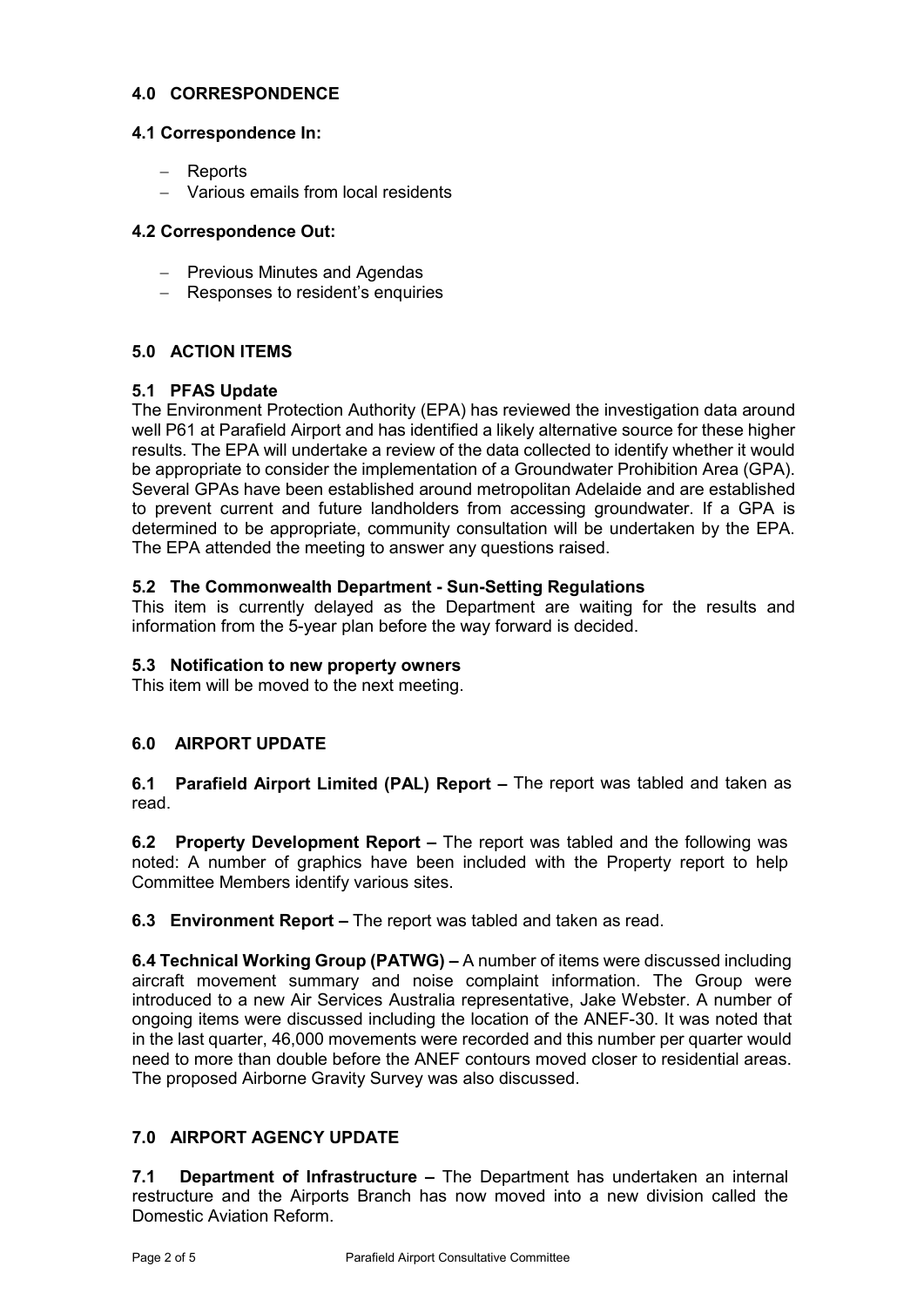With the ongoing Border closures, significant setbacks have been experienced across the domestic aviation industry in terms of recovery and the Department will continue to monitor the impact on airports and airlines. It was noted that the existing Government aviation support measures are coming to an end in the coming months.

The Australian Government requested information from the aviation sector and the public on the future of Australia's aviation sector 5-year plan. The Department is considering the submissions received and a new panel has been formed which will engage with stakeholders on policy directions raised in the issues paper.

On the 8 January, the Prime Minister announced the National Cabinet decision in relation to the mandatory wearing of facemasks at airports and also on domestic flights. Any questions should be directed to the respective health authorities.

The National Aviation Safeguarding Group will meet on 31 March 2021.

A Sublease application has just been approved in relation to the Commission of Highways road widening project and work has commenced.

**7.2 State Department of Infrastructure and Transport (DIT) Report –** The Main North Road, Kings and McIntyre Roads Intersection upgrade has commenced.

**7.3 AirServices Australia (ASA) Report –** ASA are continuing to monitor the COVID restrictions relating to staffing.

ASA have been monitoring the number of new complainants. 69 new complainants contact NCIS in 2020 which accounted for 64% of total complainants. These figures are consistent with other training airports across Australia as more people have been home more or working from home due to COVID.

The most common issue raised is Circuit training. Mawson Lakes consistently attracts the highest number of complaints as its location is under the cross wind and downwind as part of the circuit. It was noted that the statistics for 2019 complaints from Mawson Lakes were high and this related to its location.

108 individual complainants were received in 2020 which is a decrease from 147 received in 2019.

A detailed AirServices online noise reporting can be accessed [here.](http://www.airservicesaustralia.com/aircraftnoise/airports/)

The method to lodge a complaint or make an enquiry about aircraft noise or operations with AirServices Noise Complaints and Information Service (NCIS) were noted:

- **E** directly via [WebTrak](http://www.airservicesaustralia.com/aircraftnoise/webtrak/)
- **using AirServices [online form](http://www.airservicesaustralia.com/aircraftnoise/about-making-a-complaint/how-to-make-a-complaint/)**
- by **calling** 1800 802 584 (freecall) (Due to COVID-19 this number isn't available) The hotline is staffed Monday to Friday, excluding public holidays, from 9 am-5
- pm Sydney time.
- by **fax** (02) 9556 6641 or
- by **mail** Noise Complaints and Information Service PO Box 211, Mascot NSW 1460

It was noted that this will be the last meeting for Fiona Lawton from ASA. The Chair thanked Fiona for her contribution to the Committee and wished her all the best for the future. Donna Marshall will be the new Community Engagement Advisor.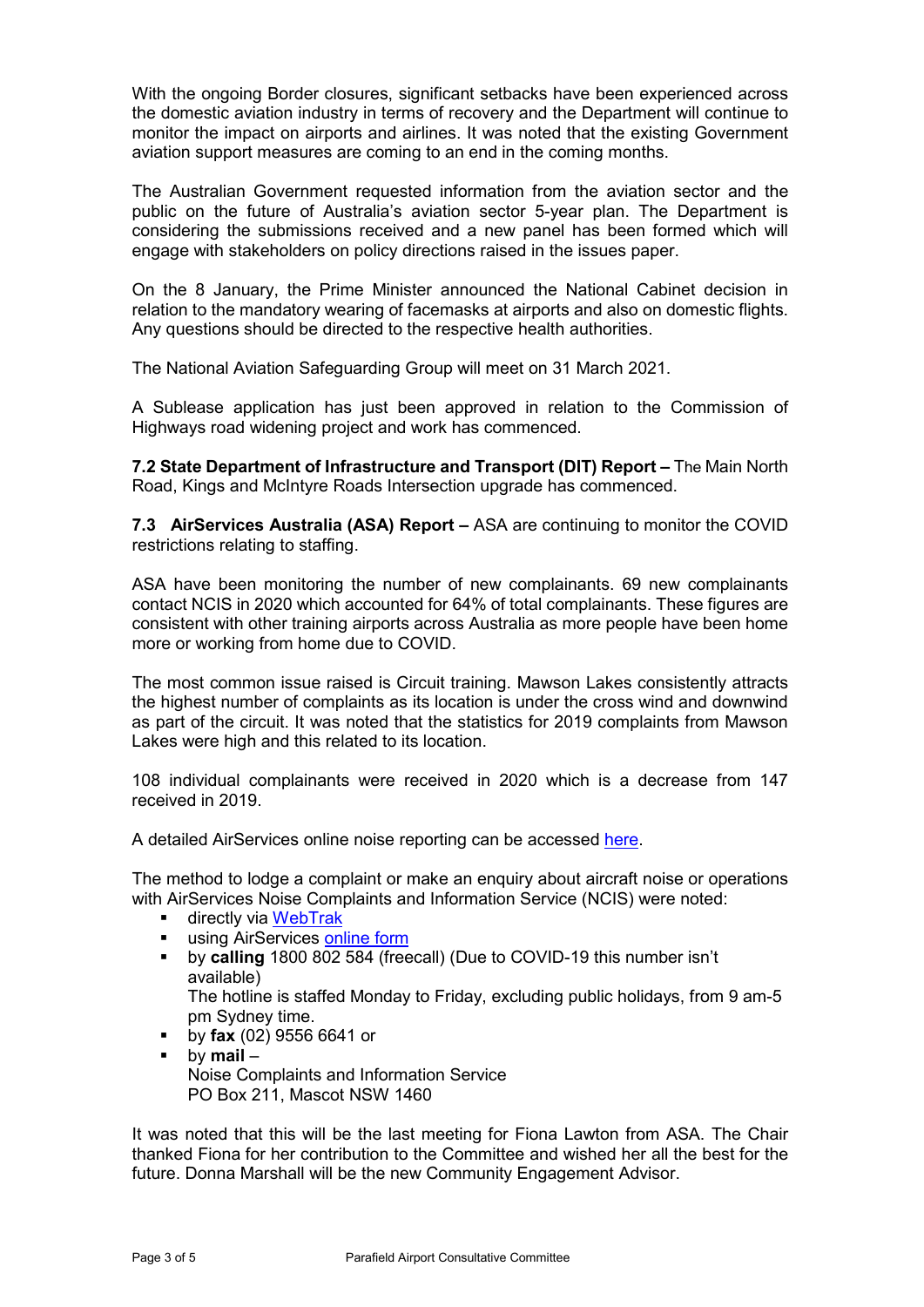**7.4 Aircraft Noise Ombudsman Report –** The ANO received 2 complaints which related to a Parafield Aircraft Emergency on the evening of 26 January 2021. It was noted this was hopefully a one-off incident.

**7.5 Flight Training Adelaide (FTA) / Uni SA Aviation Academy Report –** The impact of having no international students has greatly affected the training school numbers. It was noted the school has gone from one extreme to another as this time last year, they had approximately 450 students and over the coming months this number will be 20. The school is busy talking to the Government at State and Federal levels to try to get students back into the country. It was noted the school has gone from 80,000 log hours for the year to 20,000hrs which is the forecast for the next 12 months. It was noted that Aerostar is in a similar situation as above. The UniSA flying student numbers have not declined but are in fact higher than ever.

**7.6 Bruce Hartwig Flying School Report –** Nothing to report.

**7.7 Civil Aviation Safety Authority (CASA) – Review of Adelaide Airspace –** It was noted that this item is still progressing but has been slightly delayed due to the number of responses. A report on the status of the review should be available in March.

# **8.1 PLANNING AND LOCAL GOVERNMENT REPORTS**

**8.1 Planning Co-ordination Forum (PCF) Report –** The report was tabled and taken as read.

- **8.2 City of Salisbury –** Nothing to report.
- **8.3 City of Tea Tree Gully –** Nothing to report.

## **8.0 OTHER / NEW BUISNESS**

#### **8.1 Airborne Gravity Survey – Geoscience Australia**

This item hasn't progressed any further.

#### **8.2 Parafield Aircraft Emergency**

On the evening of 26 January 2021, an aircraft flying to Parafield Airport from Waikerie Airport reported a mechanical issue (front landing gear) during the flight which ultimately resulted in an emergency landing.

The nature of the incident required the aircraft to circle Parafield airfield while emergency procedures were enacted to assist the aircraft land safely (including visual inspection to confirm the landing gear issue). The aircraft landed safely at Parafield Airport and all on board were thankfully unharmed.

The event is the subject of an Australian Transport Safety Bureau (ATSB) investigation.

A Committee Member commended the pilot and all involved for a safe outcome.

It was noted Parafield Airport received a number of complaints regarding the above, but once the situation was explained, everyone was understanding.

#### **9.0 PRESENTATIONS**

There were no presentations to the Committee**.**